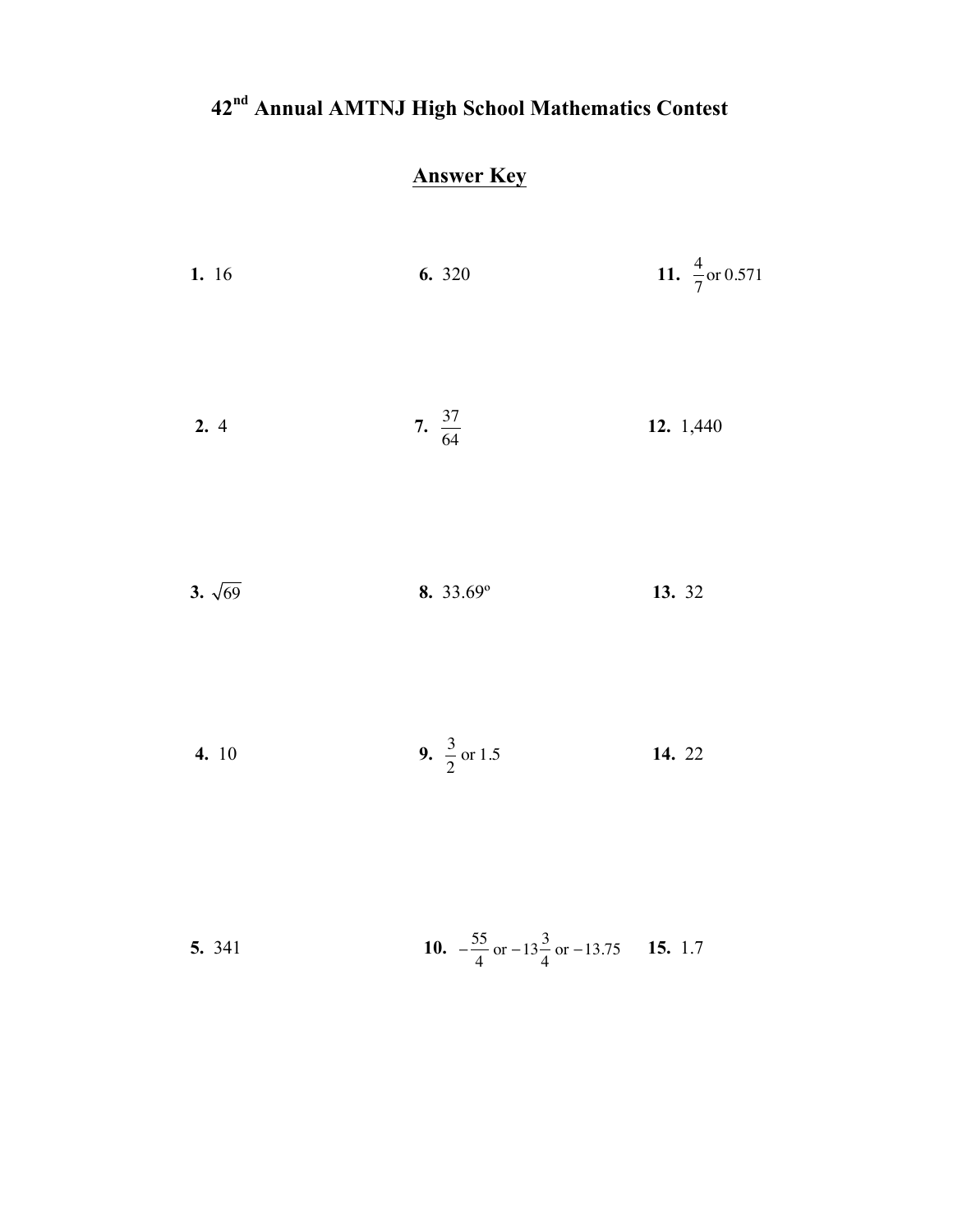1. Find the area of the region in the *xy*-plane bounded by the three lines  $y = -\frac{5}{4}$ 4 *x*,  $y = \frac{3}{4}$  $\frac{5}{4}(x-4)-5$  and  $x=0$ .

Solution: The region is the triangle with vertices (0, 0), (4, -5) and (0, -8) and its area =  $\frac{1}{2}$  $\frac{1}{2}$  • 4 • 8 = 16.

2. If  $\frac{2}{x^2 - 3x + 2} = \frac{n}{x - 2}$  $-\frac{m}{x-1}$  for integers *n* and *m*, and real numbers *x*, ( $x \ne 1, 2$ ), find the value of  $m + n$ .

Solution:  $\frac{2}{x^2 - 3x + 2} = \frac{n}{x - 2}$ <sup>−</sup> *<sup>m</sup> x* −1  $\Rightarrow$  2 = *n*(*x* − 1) – *m*(*x* − 2)  $\Rightarrow$  0*x* + 2 = *x*(*n* − *m*) – *n* + 2*m*  $\Rightarrow$  *n* − *m* = 0 and − *n* + 2*m* = 2  $\Rightarrow$  *n* = *m* = 2, and *m* + *n* = 4.

3. The first seven triangles in a sequence of right triangles are shown. The first triangle has legs that are 1 and 2 units long. All other triangles have one leg that is 2 units long, and another leg that is the hypotenuse of the previous triangle in the sequence. What is the exact length of the hypotenuse of the seventeenth triangle in this sequence?



Solution: The lengths of the hypotenuse form the sequence  $\sqrt{5}$ ,  $\sqrt{9}$ ,  $\sqrt{13}$ ,  $\sqrt{17}$ , ... ,  $\sqrt{4n+1}$ ,... For the seventeenth triangle,  $n = 17$  and the hypotenuse  $= \sqrt{4(17) + 1} = \sqrt{69}$ .

4. If *f* is defined such that  $f(2) = 1$  and  $f(2n) = n + f(2n - 2)$  for positive integers *n* greater than 1, find  $f(8)$ .

Solution:  $f(8) = f(2 \cdot 4) = 4 + f(2(4) - 2)$  $= 4 + f(6) = 4 + f(2 \cdot 3) = 4 + 3 + f(2(3) - 2)$  $= 4 + 3 + f(4) = 4 + 3 + f(2 \cdot 2) = 4 + 3 + 2 + f(2(2)-2)$  $= 4 + 3 + 2 + f(2) = 4 + 3 + 2 + 1 = 10$ 

5. The curve defined by  $x + \frac{3}{y-4} = 7$  intersects the coordinate axes at  $(a, 0)$  and  $(0, b)$ .

If 
$$
a + b = \frac{B}{28}
$$
, find the value of B.

Solution: 
$$
x = 0 \Rightarrow y = \frac{31}{7}, y = 0 \Rightarrow x = \frac{31}{4}.
$$
  

$$
\frac{31}{7} + \frac{31}{4} = \frac{31(4+7)}{28} = \frac{341}{28} \Rightarrow B = 341.
$$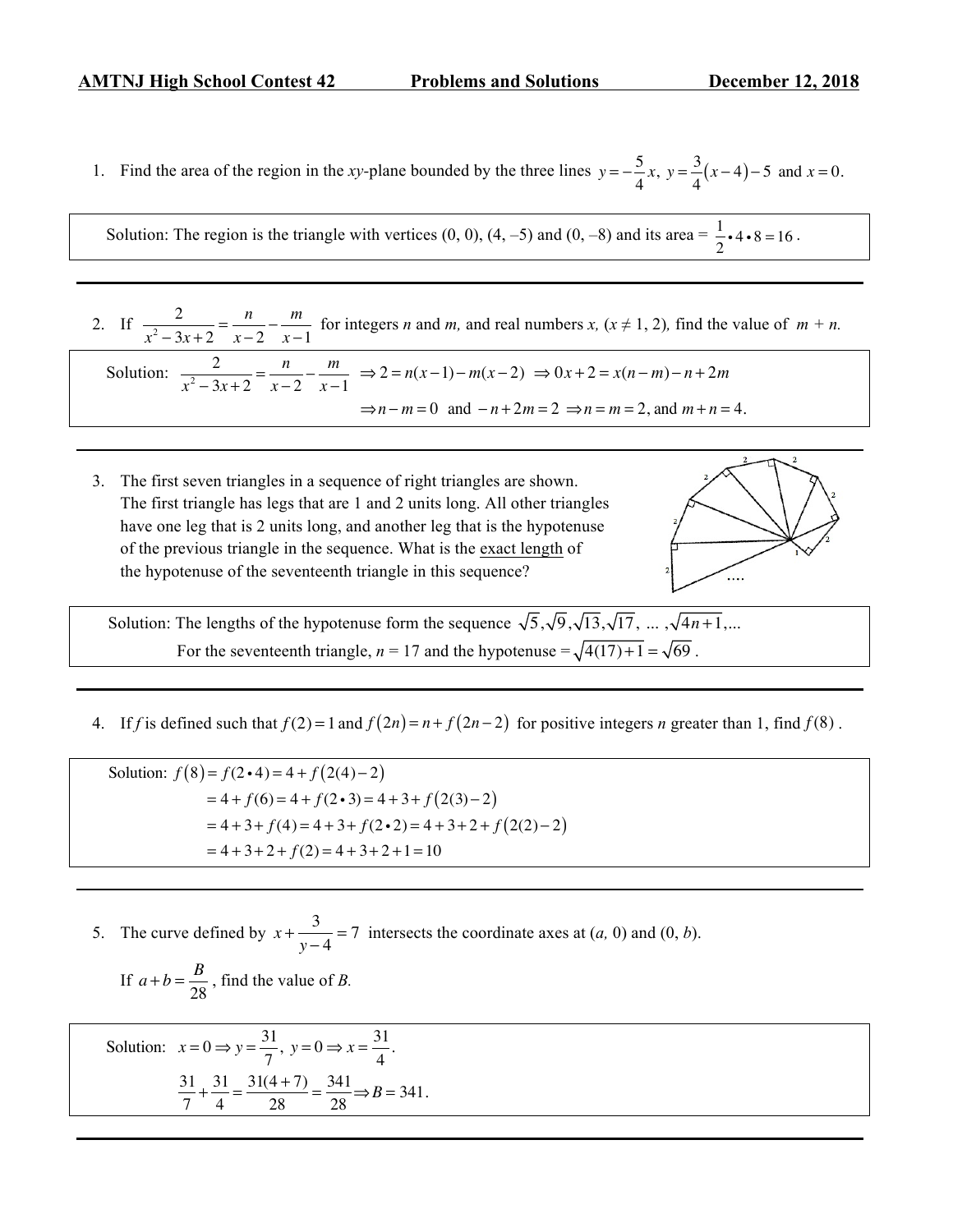6. Your friend starts tapping his desk to a tune with four beats using five fingers. How many different fingering sequences with four beats are possible if he avoids double tapping? For example, if you label the pinky P, ring finger R, middle M, index I and thumb T, the sequence PMPI counts, but PPMI doesn't count because P is a double.



 Solution: There are 5 finger choices for the first note, and 4 choices each for the other three notes, resulting in  $5 \times 4^3 = 320$  fingering possibilities.

7. If the unit square is divided into smaller squares as shown on the right, what is the area of the shaded region? Write your answer as a fraction in reduced form.



Solution: Total shaded area = 
$$
8\left(\frac{1}{4^2}\right) + 4\left(\frac{1}{8^2}\right) + 4\left(\frac{1}{16^2}\right) = \frac{1}{2} + \frac{1}{16} + \frac{1}{64} = \frac{37}{64}
$$
.

8. What is the degree measure of the acute angle formed by the line  $3x + 2y = 7$  and the *y*-axis? Round your answer to the nearest hundredth.

Solution: The angle = tan<sup>-1</sup> $\left(\frac{2}{3}\right)$ 3  $\sqrt{2}$  $\left(\frac{2}{3}\right) \approx 33.69^\circ$ 

9. The two circles shown on the right are tangent to each other. If the area of the shaded region is  $20\pi$  square units, and the sum of the perimeters of the two circles is  $20\pi$  units, find the ratio  $\frac{R}{r}$ , where  $R > r$ .



Solution:  $\pi R^2 - \pi r^2 = 20\pi$  and  $2\pi R + 2\pi r = 20\pi \implies R^2 - r^2 = 20$  and  $R + r = 10 \implies \begin{cases} R - r = 2 \end{cases}$  $R + r = 10$  $\int$ ⎨  $\overline{a}$  $\Rightarrow$  *R* = 6 and *r* = 4  $\Rightarrow$   $\frac{R}{r} = \frac{3}{2}$ 

*r*

10. If  $2x+1$  is a factor of  $3x^3 - 2kx^2 + 7x - 3$ , what is the exact value of *k*?

Solution:  $2x + 1$  is a factor means  $-\frac{1}{2}$  is a zero of the polynomial  $3x^3 - 2kx^2 + 7x - 3$ . Therefore,  $3\left(-\frac{1}{2}\right)$  $\sqrt{}$  $\left(-\frac{1}{2}\right)$  $-2k\left(-\frac{1}{2}\right)$  $\sqrt{2}$  $\left(-\frac{1}{2}\right)$  $^{2}$  + 7  $\left(-\frac{1}{2}\right)$  $\sqrt{}$  $\left(-\frac{1}{2}\right) - 3 = 0 \implies k = -\frac{55}{4} = -13\frac{3}{4} = -13.75.$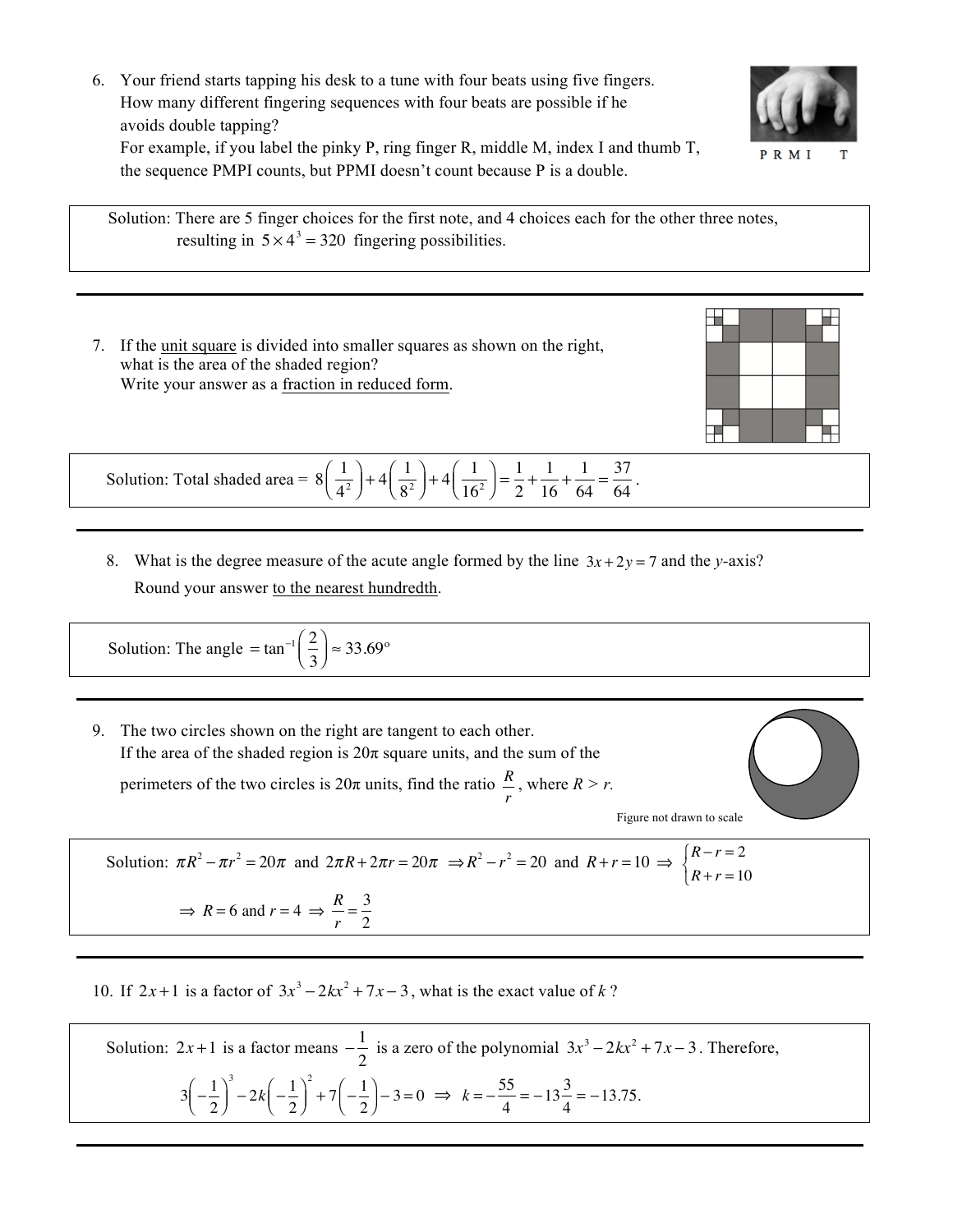11. In a tennis tournament with 8 players, each player is randomly assigned to their first-round match in the tournament bracket. Assume that the better player always wins the match. In this ideal setting, what is the probability that the second best player reaches the finals?



Solution: The only way the second best will reach the finals is if he/she is not in the same half of the bracket as the best player. There are 4 such possibilities in the  $1<sup>st</sup>$  round out of a possible 7 spots. Therefore the probability is  $4/7 \approx .571$ 

12. The trough shown on the right has a rectangular base, a slanted rectangular side and right trapezoidal faces with measurements as shown.

How much water is in the trough when the water in it is 4" deep?



 Solution: The water in the trough can be thought of a trapezoidal prism with base dimensions shown on the right.  $\therefore$   $V_{\text{water}} = \frac{h}{2} (base_1 + base_2) \times depth$  $10"$  $=\frac{4}{3}$  $\frac{1}{2}(14+10) \times 30 = 1,440 \text{ in}^3$ 

13. A function *g* has exactly 4 distinct zeros at –5, 2, 4 and 15.

If 
$$
h(x) = -3g\left(\frac{x}{2}\right)
$$
, what is the sum of the zeros of *h*?

 Solution: The only transformation that affects the zeros is the horizontal stretch by a factor of 2, which moves the zeros to –10, 4, 8 and 30. Therefore, the zeros of *h* add up to 32.